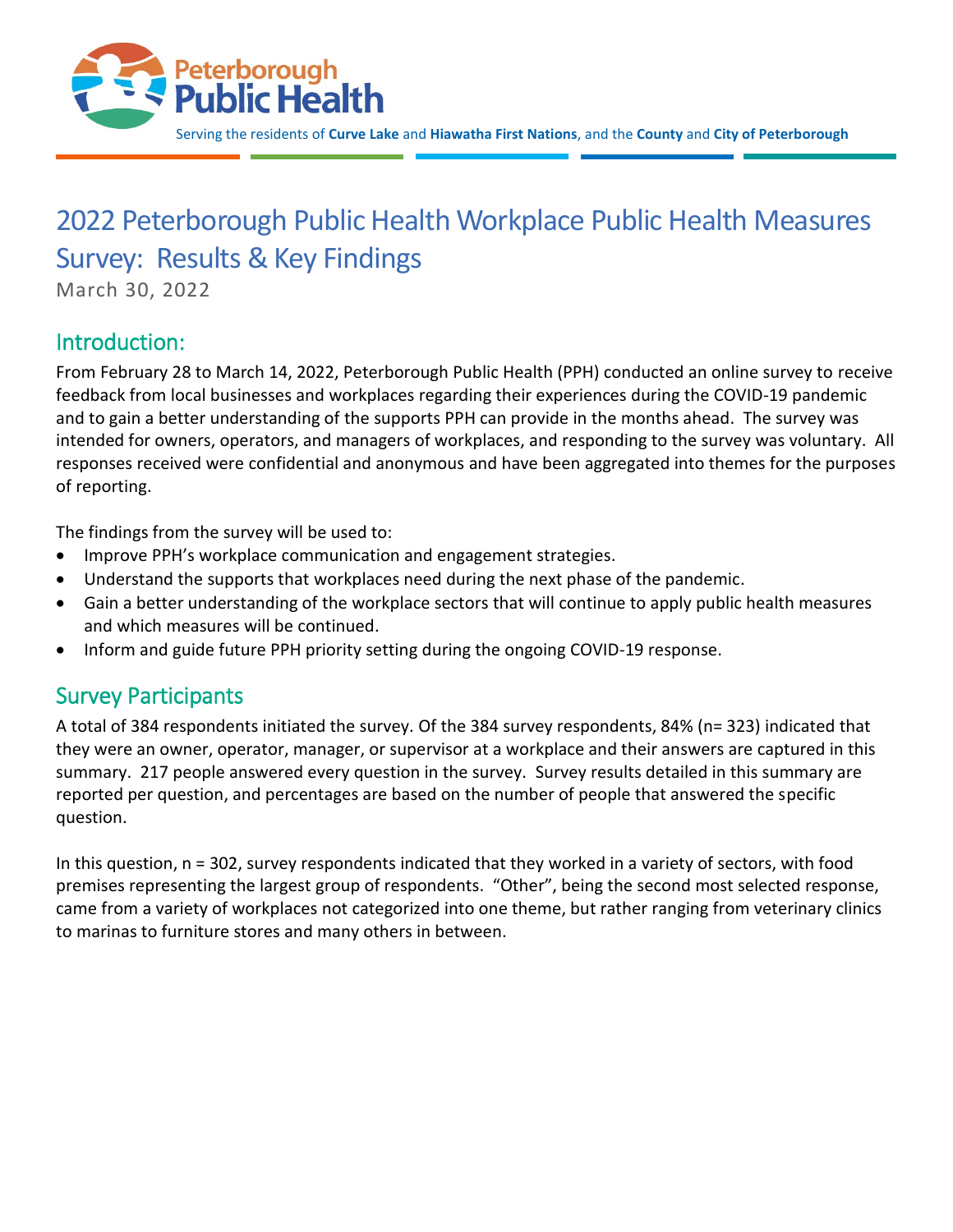#### In your engagements with PPH, which sector are you part of/do you represent? Please select one:

|                                                                                           | Count | % of responses | %   |
|-------------------------------------------------------------------------------------------|-------|----------------|-----|
| Food premises                                                                             | 73    |                | 24% |
| Other, please specify                                                                     | 46    |                | 15% |
| Place of worship                                                                          | 33    |                | 11% |
| Sports and recreation                                                                     | 29    |                | 10% |
| Office-based workplace                                                                    | 28    |                | 9%  |
| Retail                                                                                    | 27    |                | 9%  |
| Personal service settings (e.g. hair salon/barber shop, nail salon, tattoo parlour, etc.) | 25    |                | 8%  |
| Meeting and event space                                                                   | 14    |                | 5%  |
| Arts, culture, special events                                                             | 8     | ı              | 3%  |
| Tourism                                                                                   | 7     | ٠              | 2%  |
| Property manager or landlord of multi-unit dwelling                                       | 5     |                | 2%  |
| <b>NGO</b>                                                                                | 5     |                | 2%  |
| Day and/or overnight camp                                                                 | 2     |                | 1%  |

# Survey Results:

Resources and support received from PPH:

- A total of 233 out of 299 (78%) respondents to this question, "Have you received resources from PPH throughout the pandemic?", indicated that they had received resources from PPH throughout the pandemic.
- Email updates, websites, templates/checklists, and posters were cited as the most commonly used PPH resources throughout the pandemic.
	- o Of 198 respondents who answered this question, 35% found email updates from PPH to be most helpful, followed by 15% who identified the PPH website as the most helpful.
- Newspaper articles, radio advertisements, TV clips, webinars, and YouTube videos were cited as the least used resources.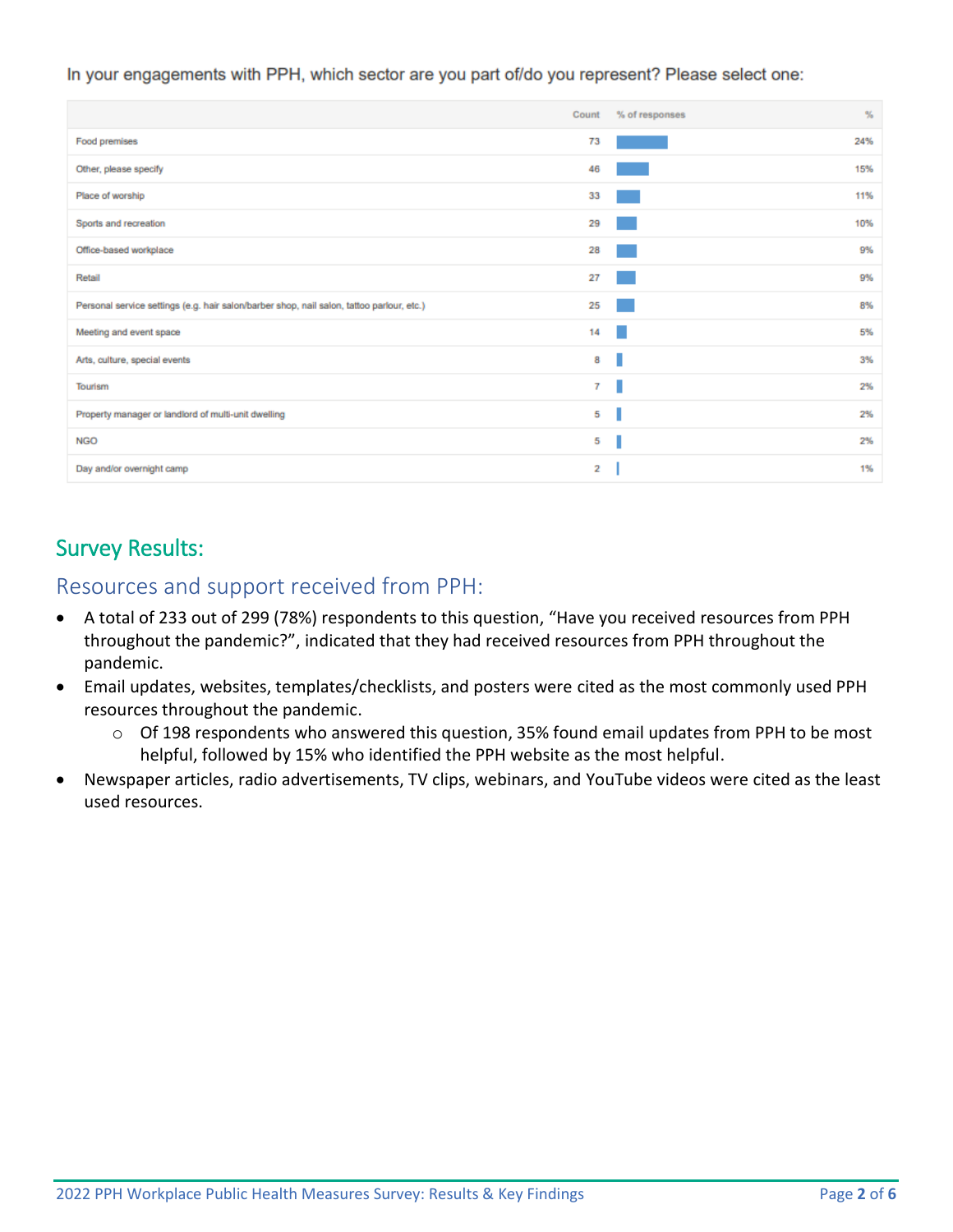#### What PPH resources have you used or referred to throughout the pandemic? Select all that apply.

|                                                                                | Count | % of responses | %     |
|--------------------------------------------------------------------------------|-------|----------------|-------|
| E-mail updates                                                                 | 204   |                | 89%   |
| <b>PPH Website</b>                                                             | 130   |                | 57%   |
| Templates/Checklists                                                           | 97    |                | 42%   |
| Print media displayed at workplace or business (i.e. posters, brochures, etc.) | 96    |                | 42%   |
| Social media (Twitter, Instagram, Facebook)                                    | 67    |                | 29%   |
| Online content (i.e. PPH Google ad, Facebook ad, etc.)                         | 64    |                | 28%   |
| Newspaper or magazine article                                                  | 25    |                | 11%   |
| Radio announcements                                                            | 21    |                | 9%    |
| Segment or interview on TV                                                     | 19    |                | 8%    |
| Videos on YouTube                                                              | 16    |                | 7%    |
| Webinar led or facilitated by PPH                                              | 16    |                | 7%    |
| Other, please specify                                                          | 12    |                | 5%    |
| Did not use or refer to PPH resources                                          | 8     | п              | 3%    |
|                                                                                |       |                | N 229 |

• Of 204 respondents, 78% either agreed or strongly agreed with the following statement: *I am satisfied with the resources provided by PPH to implement COVID-19 prevention measures at my workplace/setting.*

> I am satisfied with the resources provided by PPH to implement COVID-19 prevention measures at my workplace/setting



• Of 205 respondents, 78% either agreed or strongly agreed with the following statement: *The advice and recommendations I have received from PPH have been easy to understand.*

The advice and recommendations I have received from PPH have been easy to understand.

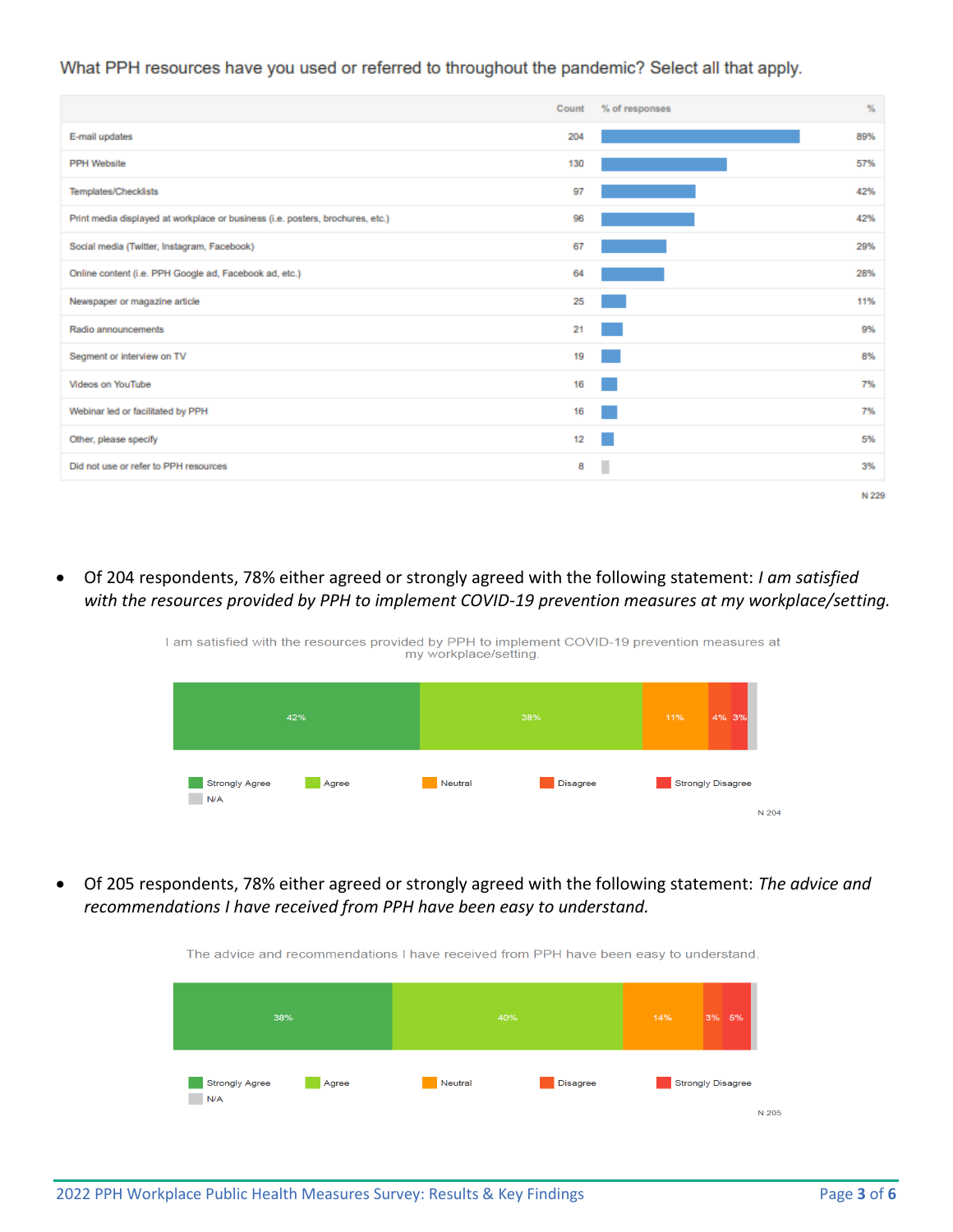# Resources and support needed in the future from PPH:

- In the weeks and months ahead, survey respondents reported that they would like to receive from PPH:
	- o information about rules and regulations;
	- $\circ$  sector specific COVID-19 information (e.g., meeting & event spaces, performing arts, places of worship, etc.);
	- o scientific updates about COVID-19;
	- $\circ$  data about the pandemic (i.e. case counts, deaths, hospitalizations, etc.);
	- o vaccine clinic locations and schedules;
	- o testing, isolation, and contact tracing information; and
	- o mental health information and ways to cope with pandemic fatigue.
- The majority (60% or 125/210) of respondents indicated the Website as the best way to communicate with their business/workplace; 53% of respondents (112/210) indicated the best form of communication would be through a 'listserve' or email communication.

Moving forward, what are the three best ways to communicate with your business or workplace? Select up to 3 options:



This was a multiple response question where each respondent could select up to 3 options, which is why the overall percentage totals more than 100%.

# Continuation of public health measures by businesses and workplaces:

- Most businesses and workplaces who responded indicated that they will most likely continue "enhanced cleaning of commonly and frequently touched surfaces", offering hand sanitizer throughout their establishment and continue with enhanced cleaning and disinfection.
- Only 20-40% of the businesses and workplaces who responded indicated that they will most likely continue with other public health measures such as masking requirements for workers and/or patrons, vaccine policies for staff, physical distancing requirements for staff, and paid sick days for staff.
- Proof of vaccination requirements for patrons was the least likely public health measure that will be continued by businesses and workplaces.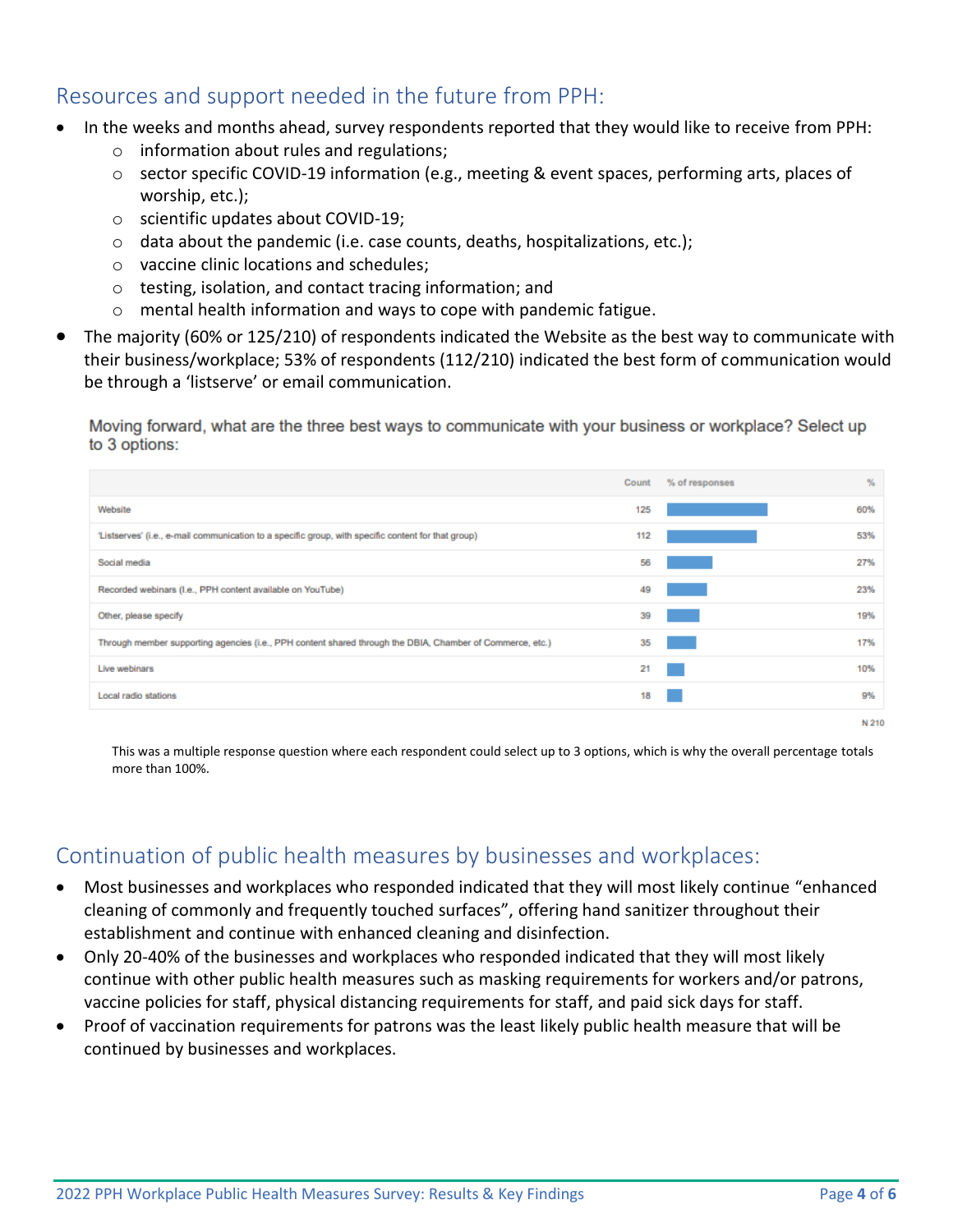On a scale of 1 (being least likely) and 5 (being most likely), when Public Health Measures (i.e. Proof of Vaccine, capacity limits, physical distancing, enhanced cleaning, etc.) are lifted on March 1, how likely is it that your business or workplace will continue to implement any of these measures to reduce the transmission of COVID-19?

|                                                               | Count | % of responses                      |
|---------------------------------------------------------------|-------|-------------------------------------|
| Hand sanitizer available throughout your premises             | 214   | 7% 8%<br>74%<br>8%                  |
| Enhanced cleaning of commonly and frequently touched surfaces | 213   | 14%<br>17%<br>54%<br>10% 6%         |
| Masking requirements for indoor employees                     | 212   | 13%<br>31%<br>4% 10%<br>41%         |
| Paid sick days for employees                                  | 199   | 13%<br>31%<br>16%<br>37%<br>5%      |
| COVID-19 vaccine policy for staff                             | 209   | 11%<br>39%<br>38%<br>9 <sup>9</sup> |
| Masking requirements for indoor patrons                       | 209   | 6%<br>14% 8%<br>36%<br>36%          |
| Physical distancing requirements of at least 2m for employees | 209   | 16%<br>40%<br>6%<br>16%<br>22%      |
| Physical distancing requirements of at least 2m for patrons   | 208   | 8%<br>15%<br>21%<br>39%<br>17%      |
| Capacity limits for patrons                                   | 207   | 8%<br>14%<br>21%<br>49%<br>8%       |
| Proof of vaccine for patrons                                  | 207   | 71%<br>56%11%<br>5%7%               |
|                                                               |       |                                     |

**Example 2** 2 2 3 4 3 Most Likely

- Survey respondents indicated that to continue with public health measures at their establishment, they would need:
	- o current information about the ongoing pandemic;
	- o rationale documents supporting more public health measures;
	- o to see case counts increase;
	- o to see hospitalizations, increase; and/or
	- o be legislated to do so.

## Key Findings and Next Steps:

#### Key Findings:

- Businesses and workplaces find it most helpful when clear and concise information is delivered directly through digital means to their business/workplace.
- PPH's website needs to be kept up to date with current information and requirements.
- Main stream media was not reported as a primary method for businesses and organizations to learn COVID-19 information.
- Overall, workplaces and businesses were satisfied with the materials PPH produced over the last two years, with 70% agreeing or strongly agreeing with that statement. Additionally, 78% agreed or strongly agreed that the advice and recommendations we provided were easy to understand.
- There is varying interest among local businesses and workplaces to continue with public health measures, either for patrons or for staff. Available hand sanitizer and cleaning/disinfection protocols are cited as the most common practices to be continued. In order to continue with mask requirements, physical distancing, or other staff policies, there would need to be mandated requirements, or a clear rationale that demonstrates the ongoing need.